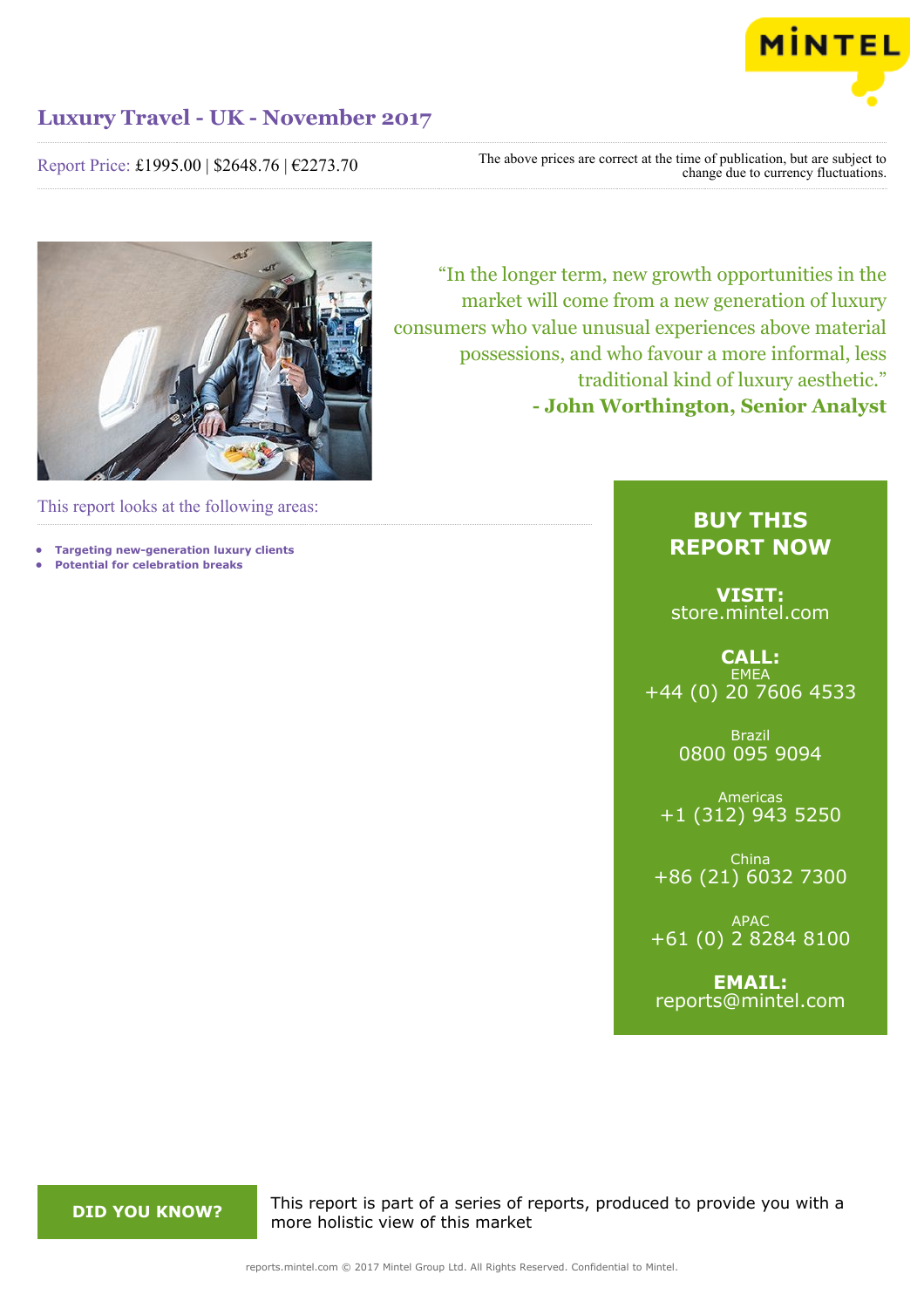

Report Price: £1995.00 | \$2648.76 | €2273.70

The above prices are correct at the time of publication, but are subject to change due to currency fluctuations.

# **Table of Contents**

# **Overview**

What you need to know

Covered in this Report

### **Executive Summary**

#### The luxury traveller market

Figure 1: Luxury traveller groups, August 2017

## Under-45s most likely to reduce luxury spending as economy slows

## UK falls down HNWI table

Figure 2: Top 10 nations for number of HNWIs\*, 2016

#### Strong growth seen across many specialist brands

Figure 3: Leading luxury holiday specialist operators, by turnover, 2016

#### Getting personal

## Wellness and gastronomy key elements

Figure 4: Elements of luxury travel, August 2017

#### North America and Asia are top luxury choices

Figure 5: Destinations visited for luxury holidays, by luxury traveller groups, August 2017

### Cruise/escorted tours are key growth areas for specialist brands

Figure 6: Types of luxury holiday taken, by luxury traveller groups, August 2017

# 'Comfort' and 'feeling special' are most popular meanings attached to luxury travel

Figure 7: Meanings attached to luxury holidays, by luxury traveller groups, August 2017

### Analogue luxury

Figure 8: Attitudes towards holidays, by luxury traveller groups, August 2017

# What we think

# **Issues and Insights**

Targeting new-generation luxury clients

The facts

The implications

Potential for celebration breaks

The facts

The implications

#### **The Market – What You Need to Know**

Incomes squeezed even in top quintile

UK HNWI growth has been overtaken

Leading long-haul destinations

Mauritius, India, Vietnam and Japan among trending luxury destinations

Luxury cruises on crest of a wave

# BUY THIS REPORT NOW

**VISIT:** [store.mintel.com](http://reports.mintel.com//display/store/796265/) **CALL:** EMEA +44 (0) 20 7606 4533 Brazil 0800 095 9094 Americas +1 (312) 943 5250 | China +86 (21) 6032 7300 APAC +61 (0) 2 8284 8100 **EMAIL:** [reports@mintel.com](mailto:reports@mintel.com)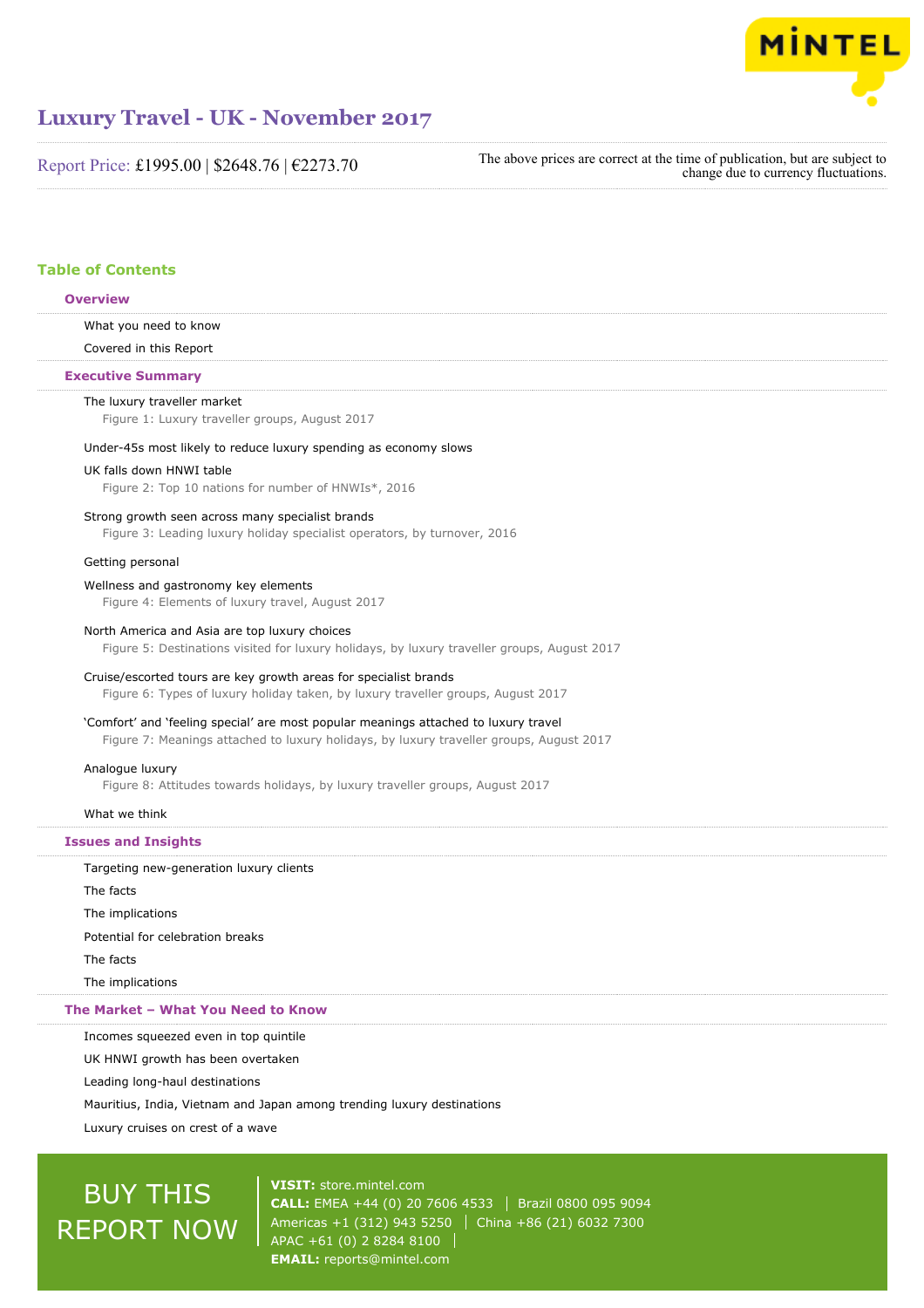

Report Price: £1995.00 | \$2648.76 | €2273.70

The above prices are correct at the time of publication, but are subject to change due to currency fluctuations.

LGBT and mini-moon opportunities

#### **Market Background**

#### Top household quintile sees real-term fall in income…

Figure 9: Average annual household income after tax and benefits, by quintile, 2008/09-2015/16

#### …but older travellers are less likely to reduce holiday spend

Figure 10: Agreement with the statement 'Concerns about the UK economy mean that I am likely to spend less on holiday in the next 12 months', by demographics, August 2017

# UK HNWI growth has stalled

Figure 11: Top 10 nations for number of HNWIs\*, 2014-16

#### Overseas holidays still up but growth rates slowing

Figure 12: Trends in the number and value of overseas holidays taken by UK residents, 2011-16

# The hybrid long-haul traveller

Figure 13: Long-haul, short-haul and total overseas holiday volume by UK residents, 2011-16

# Holidays to Spain and Italy booming

Figure 14: Top 20 overseas holiday destinations, by number of trips, 2012-16

#### Holidays to Caribbean up 18% in 2016

Figure 15: Top 15 long-haul holiday destinations, by number of trips by UK residents, 2015 and 2016

#### Maldives and Mauritius top Kuoni's destination ranking

# Japan currently a high-growth luxury destination

Figure 16: Top 20 luxury holiday destinations, Kuoni Annual Trends report, 2012-17

#### Ultra-luxury cruise enjoying surge in demand

Figure 17: Volume of UK ultra-luxury cruise passengers, 2010-16

#### Weddings in decline but spending is rising

Figure 18: Number of marriages in England and Wales, 2000-14

#### Same-sex marriage opportunity

# **Companies and Products – What You Need to Know**

Kuoni remains largest luxury specialist but revenue growth is flat

## Audley and ITC have become second and third-biggest players

A&K rethinks strategy in wake of Chinese investment

Leading French specialist enters UK market

'Adventure plus comfort' and wellness are key trends

#### **Luxury Travel Specialists**

Figure 19: Leading luxury holiday specialist operators, by turnover, 2010-16

Kuoni expanding its touring programme

Fast-growing Audley positions itself as tailor-made specialist

ITC emerges as a leading player following acquisition

Scott Dunn revenues have tripled since 2010

Kenwood has the highest six-year growth rate

Destinology to open second store following full Saga takeover

# BUY THIS REPORT NOW

**VISIT:** [store.mintel.com](http://reports.mintel.com//display/store/796265/) **CALL:** EMEA +44 (0) 20 7606 4533 Brazil 0800 095 9094 Americas +1 (312) 943 5250 | China +86 (21) 6032 7300 APAC +61 (0) 2 8284 8100 **EMAIL:** [reports@mintel.com](mailto:reports@mintel.com)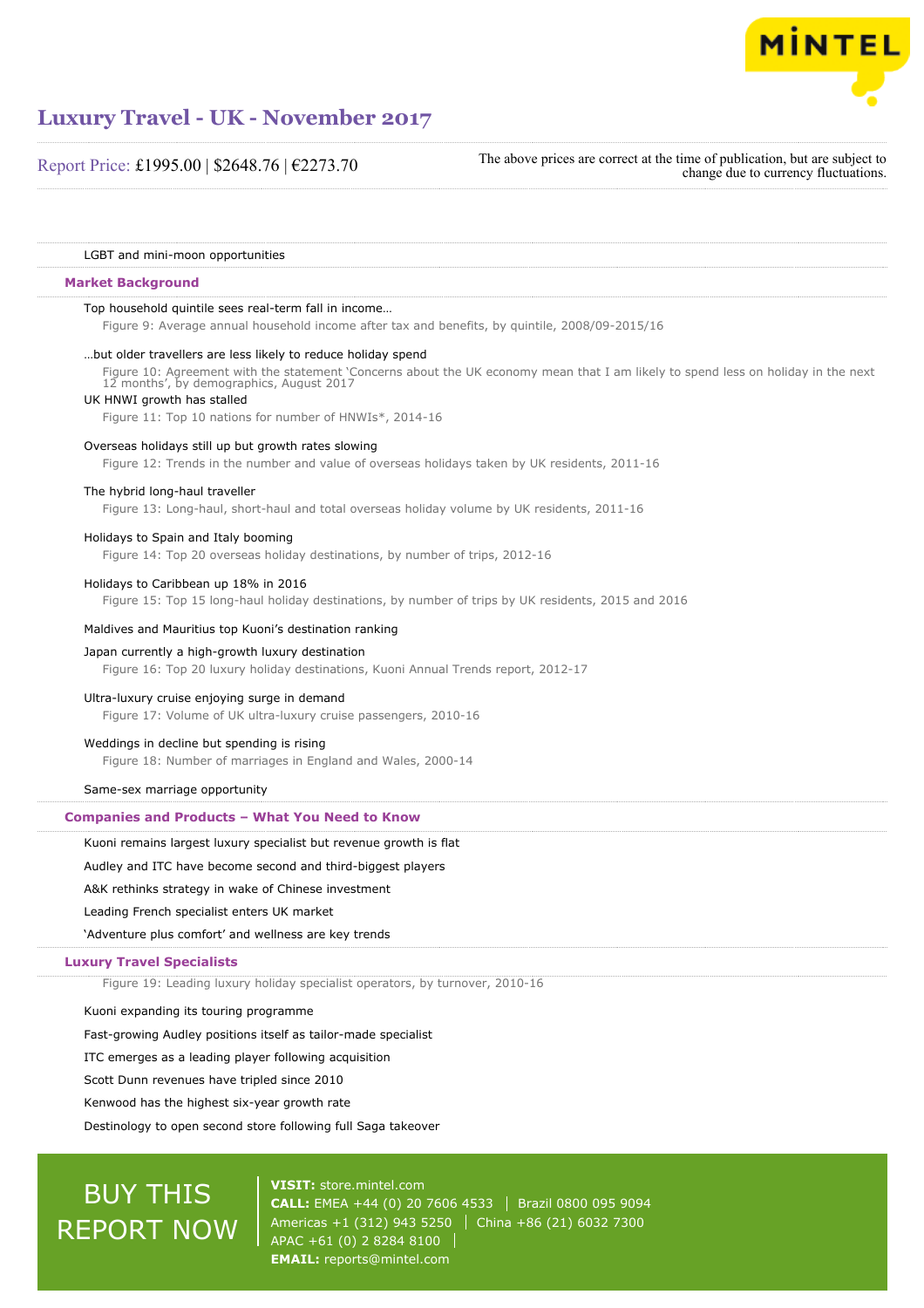

| Report Price: £1995.00   \$2648.76   €2273.70 |  |  |
|-----------------------------------------------|--|--|
|-----------------------------------------------|--|--|

The above prices are correct at the time of publication, but are subject to change due to currency fluctuations.

A&K targets new breed of traveller following Chinese takeover French group Voyageurs du Monde enters UK market

#### **Luxury Travel Product Innovation**

A simpler luxury aesthetic

Luxury adventure

Cruise targeting younger premium travellers

All-inclusive wellness

Airbnb-deluxe

Self-exploration

A taste of the high life

#### **The Consumer – What You Need to Know**

Big spenders

Spa and fine dining are key elements at top end of market

North America and Asia are leading destination choices

Beach/city are most popular but cruise/escorted tours offer huge opportunity for specialist brands

Millennials more likely to value experiences over stuff

Feeling special is key at top end of market

Real luxury

Human values

Hibernation mode

#### **Defining the Luxury Traveller**

One in 20 consumers spend £3,000+ per head on holiday

Figure 20: Amount spent on most expensive holiday taken, 2016 and 2017

# One in 10 consumers take luxury short breaks

Figure 21: Duration of most expensive holiday taken, August 2017

#### Almost three in 10 holidaymakers have stayed in five-star accommodation

Figure 22: Use of premium/luxury holiday accommodation, August 2017

## Luxury traveller groups

Figure 23: Luxury traveller groups, August 2017

# **The Luxury Traveller – Products and Services**

## Wellness and gastronomy are key elements

Figure 24: Elements of luxury travel, by luxury traveller groups, August 2017

Figure 25: Number of luxury travel elements in most expensive holiday, August 2017

# **The Luxury Traveller – Destinations**

#### North America and Asia are leading luxury destinations

Figure 26: Destinations visited for luxury holidays, by luxury traveller groups, August 2017

#### **The Luxury Traveller – Holiday Types**

# BUY THIS REPORT NOW

**VISIT:** [store.mintel.com](http://reports.mintel.com//display/store/796265/) **CALL:** EMEA +44 (0) 20 7606 4533 | Brazil 0800 095 9094 Americas +1 (312) 943 5250 | China +86 (21) 6032 7300 APAC +61 (0) 2 8284 8100 **EMAIL:** [reports@mintel.com](mailto:reports@mintel.com)